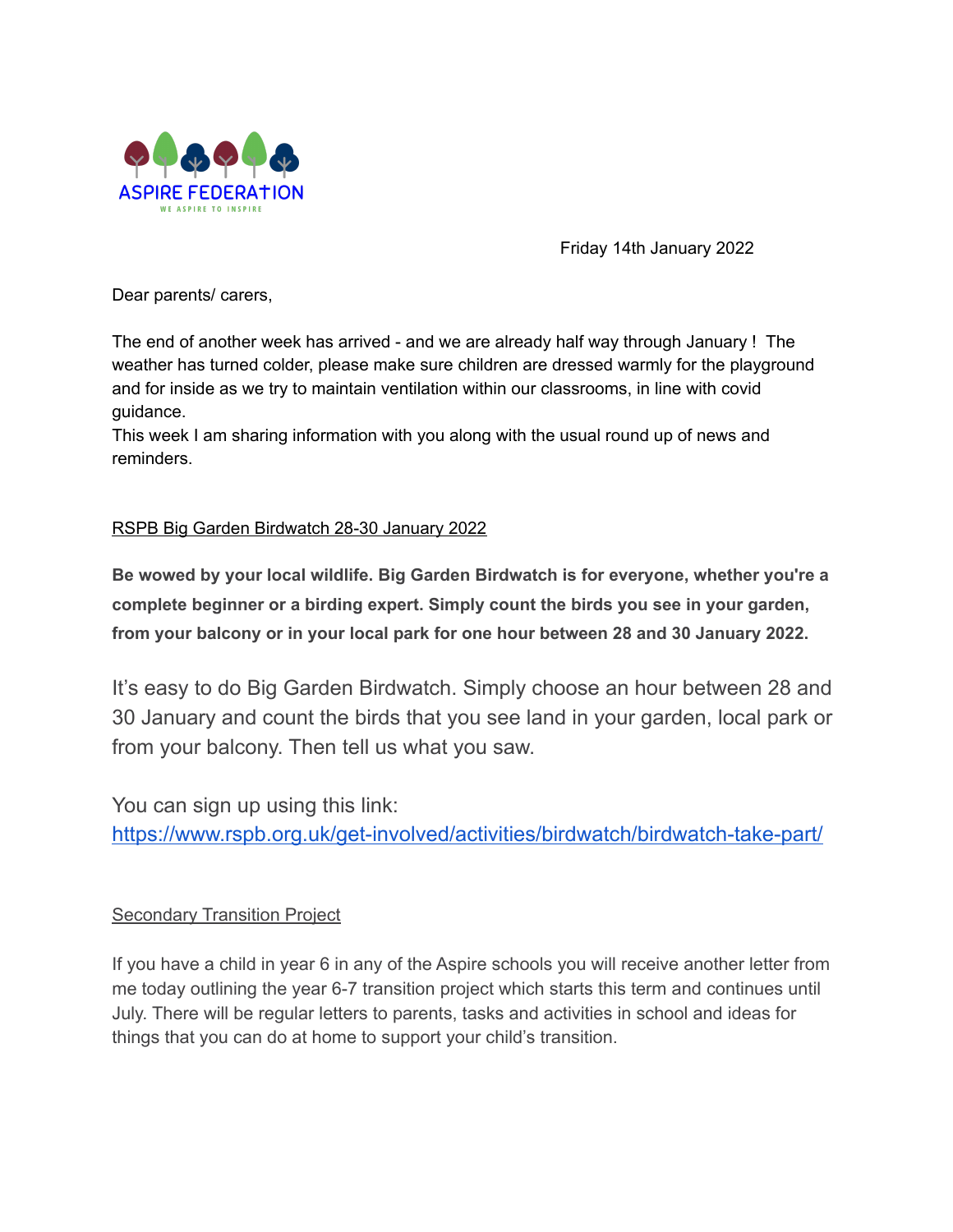# Covid Isolation guidance changes

The amount of time you have to isolate if you test positive or covid, is changing from Monday 17th January 2022, to five days if you test negative on day 5 and 6. You can return to work or school immediately on day 6. Please see below for the government guidance.

# **Changes to the self-isolation period for those who test positive for COVID-19**

From Monday 17 January, people who are self-isolating with COVID-19 will have the option to reduce their isolation period after 5 full days if they test negative with a lateral flow device (LFD) test on both day 5 and day 6 and they do not have a temperature. For example, if they test negative on the morning of day 5 and the morning of day 6, they can return to their education or childcare setting immediately on day 6.

The first test must be taken no earlier than day 5 of the self-isolation period, and the second must be taken the following day. All test results should be [reported](https://www.gov.uk/report-covid19-result?utm_source=14%20January%202022%20C19&utm_medium=Daily%20Email%20C19&utm_campaign=DfE%20C19) to NHS Test and Trace.

If the result of either of their tests is positive, they should continue to self-isolate until they get negative results from two LFD tests on consecutive days or until they have completed 10 full days of self-isolation, whichever is earliest.

Anyone who is unable to take LFD tests or anyone who continues to have a temperature will need to complete the full 10 day period of self-isolation.